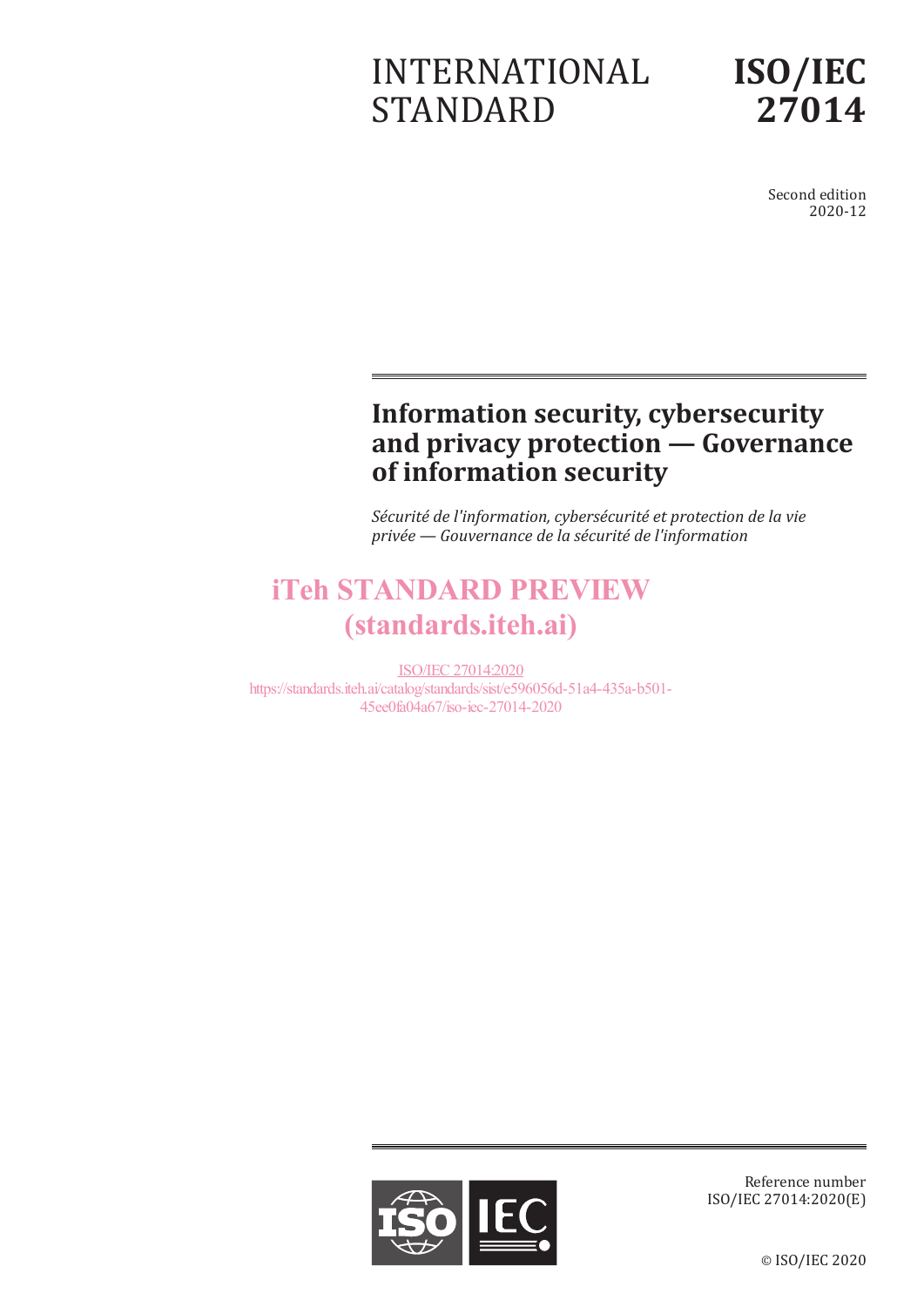# iTeh STANDARD PREVIEW (standards.iteh.ai)

ISO/IEC 27014:2020 https://standards.iteh.ai/catalog/standards/sist/e596056d-51a4-435a-b501- 45ee0fa04a67/iso-iec-27014-2020



#### **COPYRIGHT PROTECTED DOCUMENT**

#### © ISO/IEC 2020

All rights reserved. Unless otherwise specified, or required in the context of its implementation, no part of this publication may be reproduced or utilized otherwise in any form or by any means, electronic or mechanical, including photocopying, or posting on the internet or an intranet, without prior written permission. Permission can be requested from either ISO at the address below or ISO's member body in the country of the requester.

ISO copyright office CP 401 • Ch. de Blandonnet 8 CH-1214 Vernier, Geneva Phone: +41 22 749 01 11 Email: copyright@iso.org Website: www.iso.org

Published in Switzerland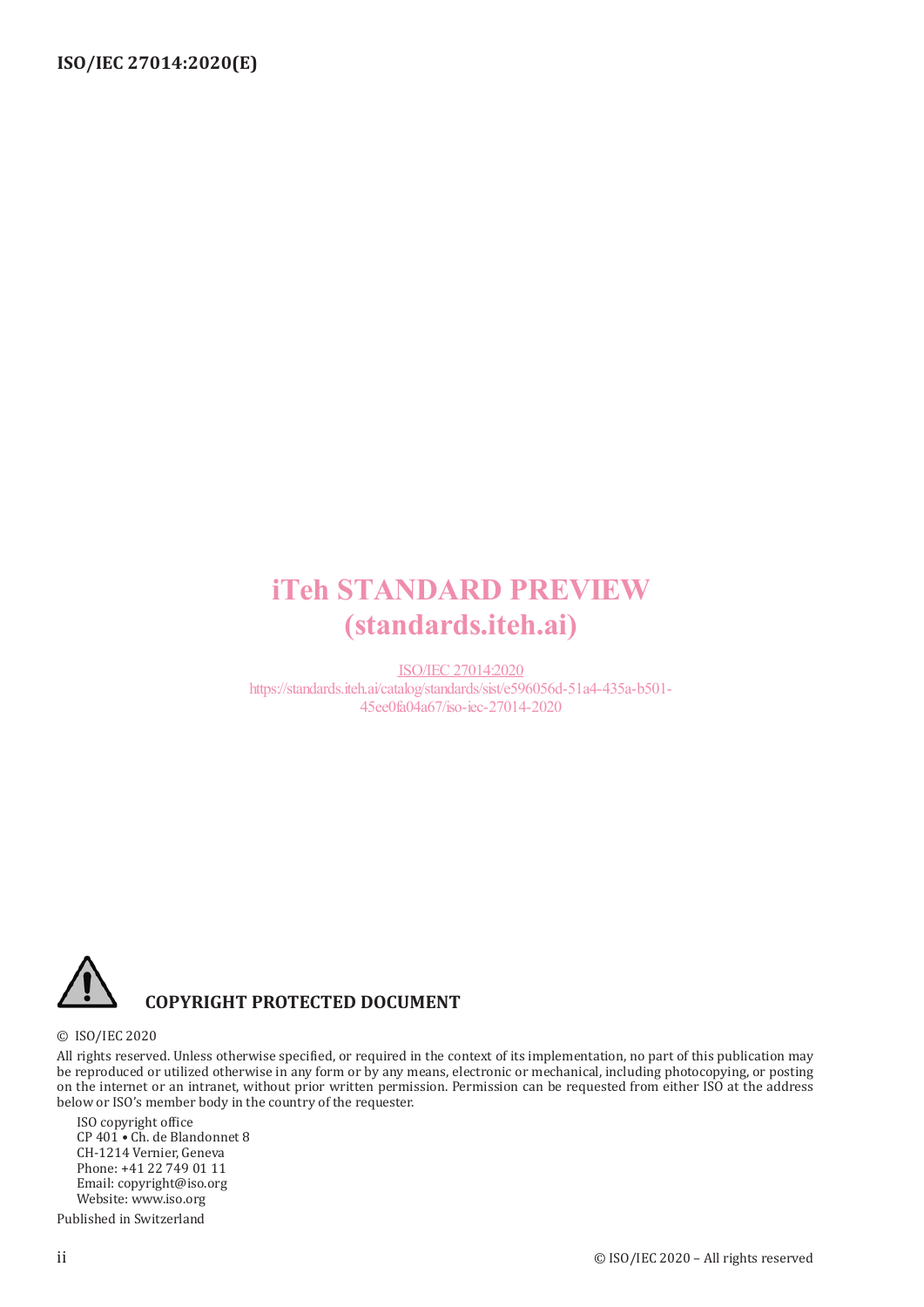## **Contents**

| 1 |                                                                                                          |                                                                                                                                                                                                                                |  |  |
|---|----------------------------------------------------------------------------------------------------------|--------------------------------------------------------------------------------------------------------------------------------------------------------------------------------------------------------------------------------|--|--|
| 2 |                                                                                                          |                                                                                                                                                                                                                                |  |  |
| 3 |                                                                                                          |                                                                                                                                                                                                                                |  |  |
| 4 |                                                                                                          | Abbreviated terms 2000 and 2000 and 2000 and 2000 and 2000 and 2000 and 2000 and 2000 and 2000 and 2000 and 2000 and 2000 and 2000 and 2000 and 2000 and 2000 and 2000 and 2000 and 2000 and 2000 and 2000 and 2000 and 2000 a |  |  |
| 5 |                                                                                                          | Use and structure of this document <b>Election Community</b> 2                                                                                                                                                                 |  |  |
| 6 | Governance and management standards <b>Exercise According to the Covernance and management standards</b> |                                                                                                                                                                                                                                |  |  |
|   | 6.1<br>6.2<br>6.3                                                                                        |                                                                                                                                                                                                                                |  |  |
|   |                                                                                                          |                                                                                                                                                                                                                                |  |  |
|   |                                                                                                          |                                                                                                                                                                                                                                |  |  |
|   | 6.4                                                                                                      |                                                                                                                                                                                                                                |  |  |
| 7 |                                                                                                          |                                                                                                                                                                                                                                |  |  |
|   | 7.1<br>7.2                                                                                               |                                                                                                                                                                                                                                |  |  |
|   |                                                                                                          | Objective 1: Establish integrated comprehensive entity-wide information<br>7.2.1                                                                                                                                               |  |  |
|   |                                                                                                          |                                                                                                                                                                                                                                |  |  |
|   |                                                                                                          | 7.2.2                                                                                                                                                                                                                          |  |  |
|   |                                                                                                          | Objective 3: Set the direction of acquisition. LE W MARIE 1999 S. 5<br>7.2.3                                                                                                                                                   |  |  |
|   |                                                                                                          | Objective 4: Ensure conformance with internal and external requirements  5<br>7.2.4<br>7.2.5                                                                                                                                   |  |  |
|   |                                                                                                          | Objective 6: Ensure the security performance meets current and future<br>7.2.6                                                                                                                                                 |  |  |
|   |                                                                                                          | requirements of the Fritz 014:2020<br>Frocesse Standards.itch.ai/catalog/standards/sist/e596056d-51a4-435a-b501-                                                                                                               |  |  |
|   | 7.3                                                                                                      |                                                                                                                                                                                                                                |  |  |
|   |                                                                                                          | General 45ee0fa04a67/iso-iec-27014-2020<br>7.3.1<br>7.3.2                                                                                                                                                                      |  |  |
|   |                                                                                                          | 7.3.3                                                                                                                                                                                                                          |  |  |
|   |                                                                                                          | 7.3.4                                                                                                                                                                                                                          |  |  |
|   |                                                                                                          | 7.3.5                                                                                                                                                                                                                          |  |  |
| 8 |                                                                                                          |                                                                                                                                                                                                                                |  |  |
|   | 8.1                                                                                                      |                                                                                                                                                                                                                                |  |  |
|   | 8.2                                                                                                      |                                                                                                                                                                                                                                |  |  |
|   | Annex A (informative) Governance relationship <b>Electionship 2016</b> 2017 12                           |                                                                                                                                                                                                                                |  |  |
|   |                                                                                                          |                                                                                                                                                                                                                                |  |  |
|   |                                                                                                          |                                                                                                                                                                                                                                |  |  |
|   |                                                                                                          |                                                                                                                                                                                                                                |  |  |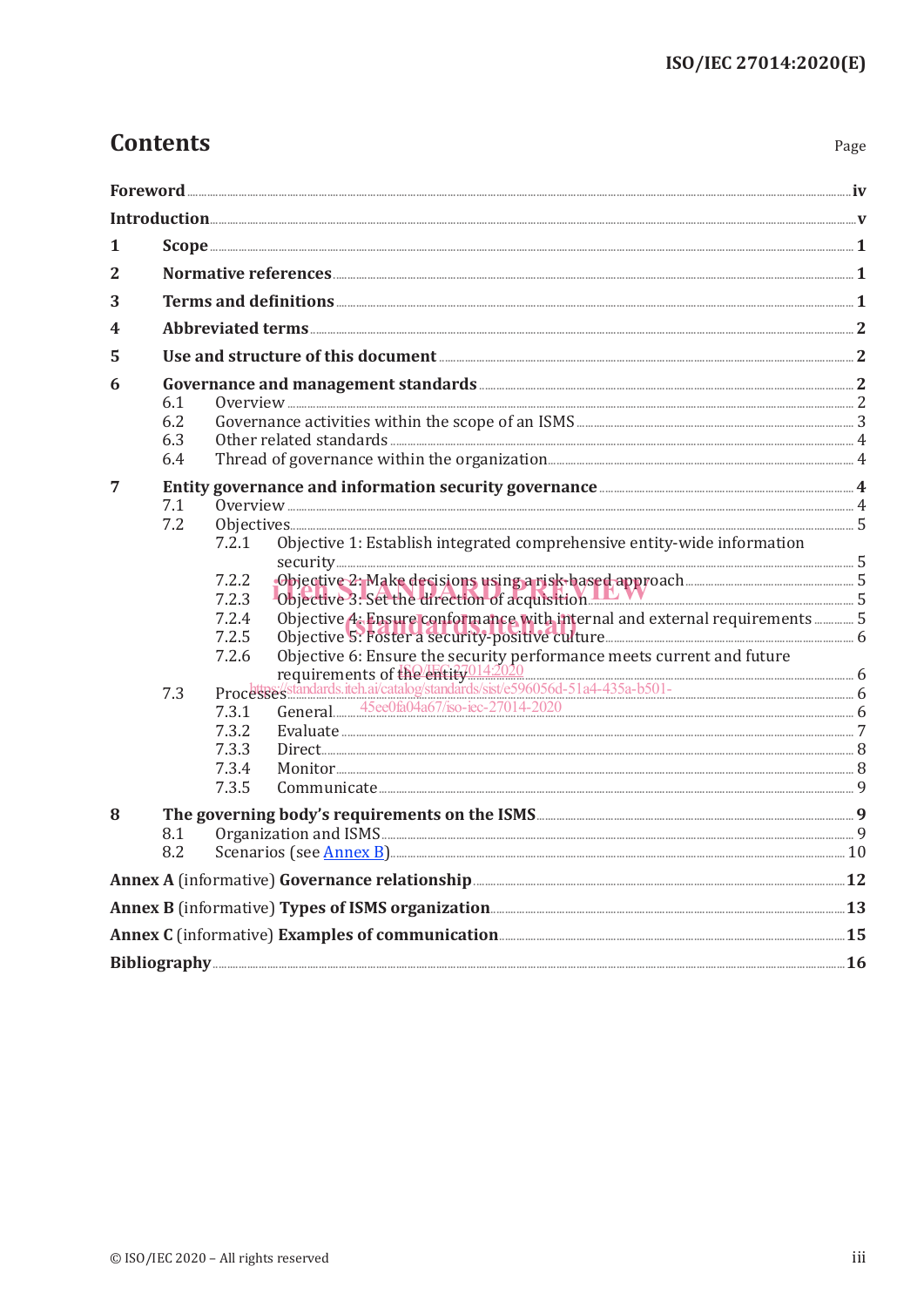## **Foreword**

ISO (the International Organization for Standardization) is a worldwide federation of national standards bodies (ISO member bodies). The work of preparing International Standards is normally carried out through ISO technical committees. Each member body interested in a subject for which a technical committee has been established has the right to be represented on that committee. International organizations, governmental and non-governmental, in liaison with ISO, also take part in the work. ISO collaborates closely with the International Electrotechnical Commission (IEC) on all matters of electrotechnical standardization.

The procedures used to develop this document and those intended for its further maintenance are described in the ISO/IEC Directives, Part 1. In particular, the different approval criteria needed for the different types of ISO documents should be noted. This document was drafted in accordance with the editorial rules of the ISO/IEC Directives, Part 2 (see www.iso.org/directives).

Attention is drawn to the possibility that some of the elements of this document may be the subject of patent rights. ISO shall not be held responsible for identifying any or all such patent rights. Details of any patent rights identified during the development of the document will be in the Introduction and/or on the ISO list of patent declarations received (see www.iso.org/patents).

Any trade name used in this document is information given for the convenience of users and does not constitute an endorsement.

For an explanation of the voluntary nature of standards, the meaning of ISO specific terms and expressions related to conformity assessment, as well as information about ISO's adherence to the<br>World Trade Organization (WTO) principles in the Technical Barriers to Trade (TBT), see www.iso.org/ World Trade Organization (WTO) principles in the Technical Barriers to Trade (TBT), see www.iso.org/ iso/foreword.html. (standards.iteh.ai)

This document was prepared by Joint Technical Committee ISO/IEC JTC 1, *Information technology*, Subcommittee SC 27, *Information security, cybersecurity and privacy protection*, in collaboration with ITU-T. https://standards.i

Any feedback or questions on this document should be directed to the user's national standards body. A complete listing of these bodies can be found at www.iso.org/members.html.

This second edition cancels and replaces the first edition (ISO/IEC 27014:2013), which has been technically revised. The main changes compared to the previous edition are as follows:

- the document has been aligned with ISO/IEC 27001:2013;
- the requirements in ISO/IEC 27001 which are governance activities have been explained;
- the objectives and processes of information security governance have been described.

Any feedback or questions on this document should be directed to the user's national standards body. A complete listing of these bodies can be found at www.iso.org/members.html.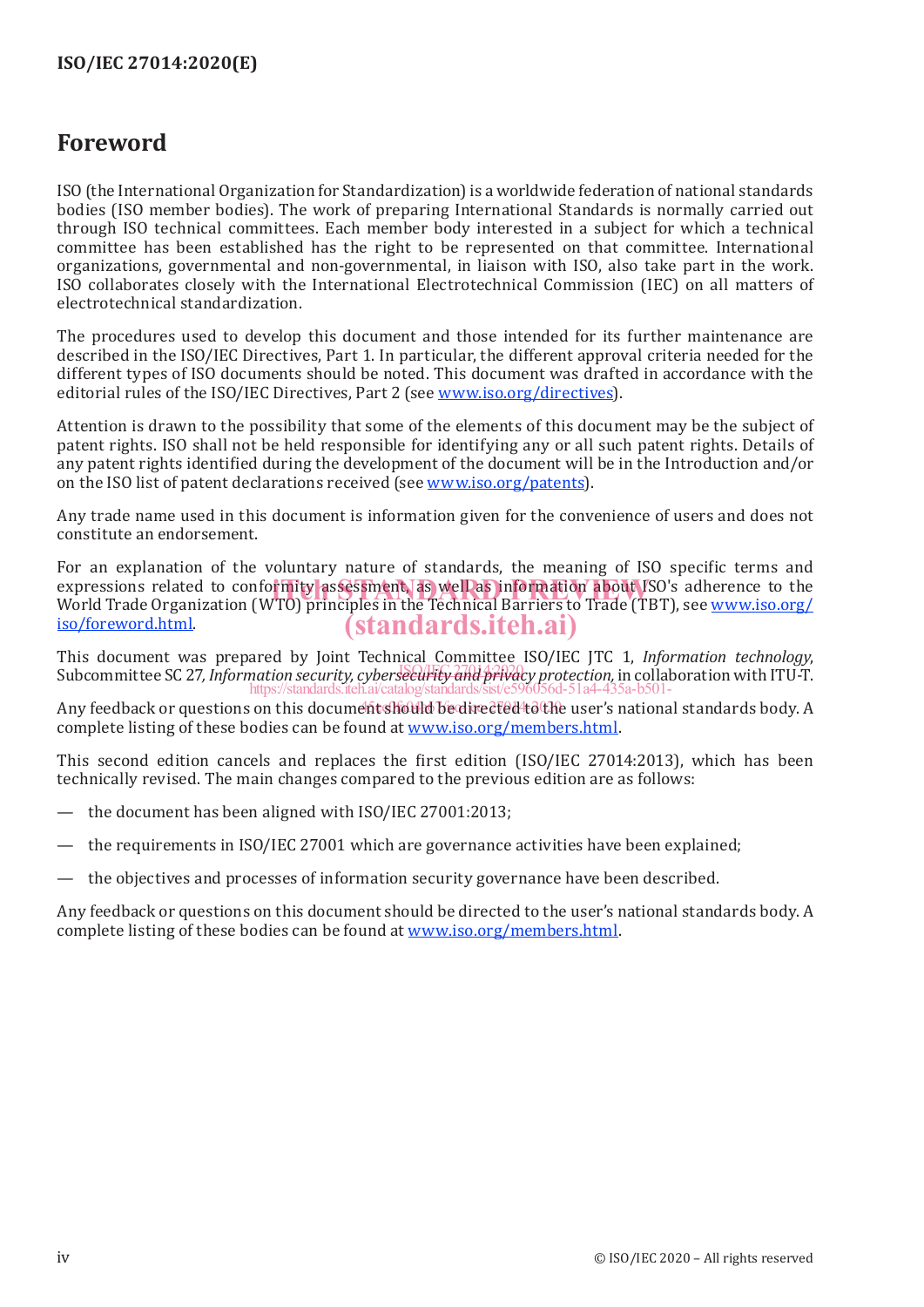### **Introduction**

Information security is a key issue for organizations, amplified by rapid advances in attack methodologies and technologies, and corresponding increased regulatory pressures.

The failure of an organization's information security controls can have many adverse impacts on an organization and its interested parties including, but not limited to, the undermining of trust.

Governance of information security is the use of resources to ensure effective implementation of information security, and provides assurance that:

- directives concerning information security will be followed; and
- the governing body will receive reliable and relevant reporting about information security–related activities.

This assists the governing body to make decisions concerning the strategic objectives for the organization by providing information about information security that can affect these objectives. It also ensures that information security strategy aligns with the overall objectives of the entity.

Managers and others working in organizations need to understand:

- the governance requirements that affect their work; and
- how to meet governance requirements that require them to take action.

iTeh STANDARD PREVIEW

## (standards.iteh.ai)

ISO/IEC 27014:2020 https://standards.iteh.ai/catalog/standards/sist/e596056d-51a4-435a-b501- 45ee0fa04a67/iso-iec-27014-2020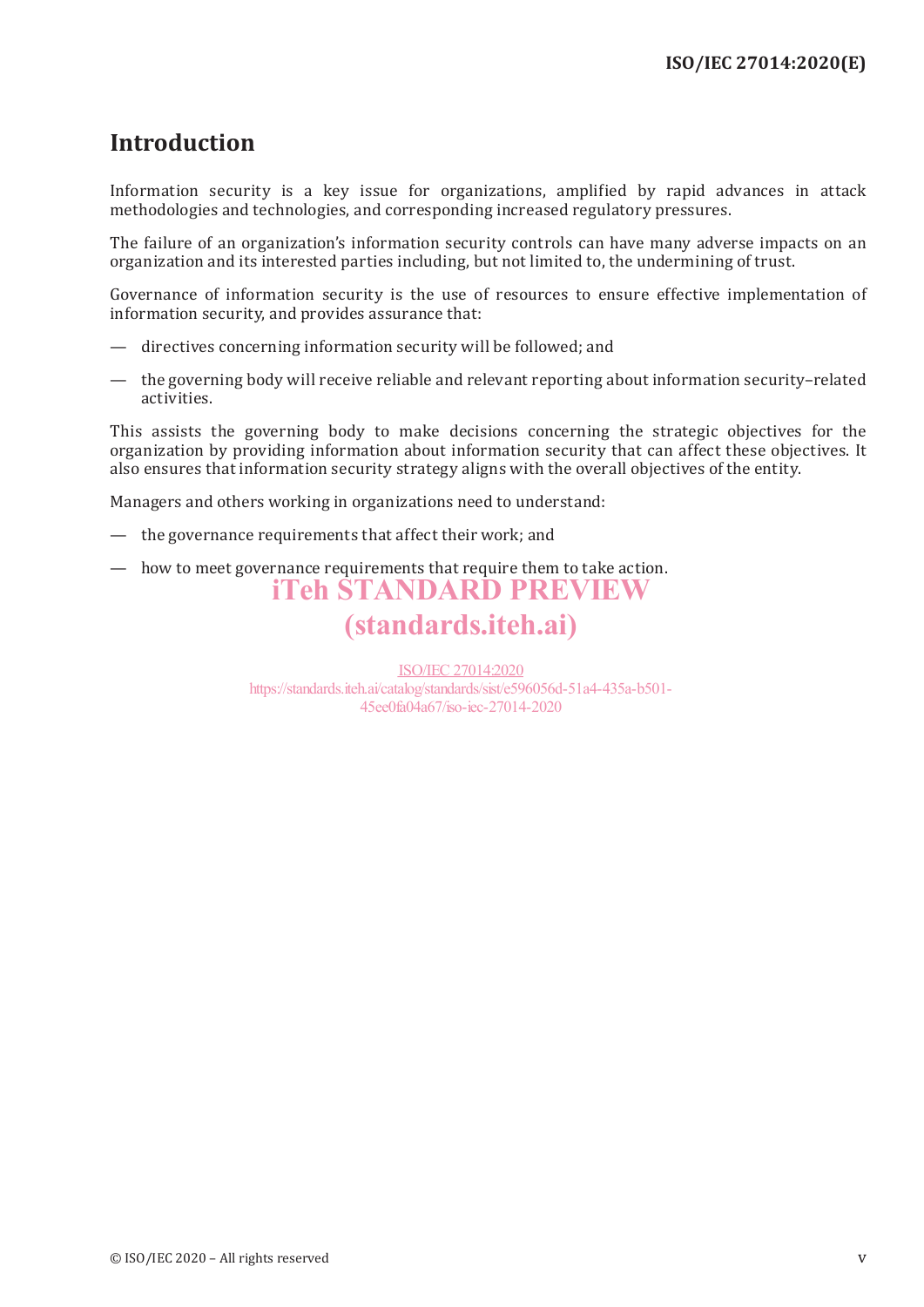# iTeh STANDARD PREVIEW (standards.iteh.ai)

ISO/IEC 27014:2020 https://standards.iteh.ai/catalog/standards/sist/e596056d-51a4-435a-b501- 45ee0fa04a67/iso-iec-27014-2020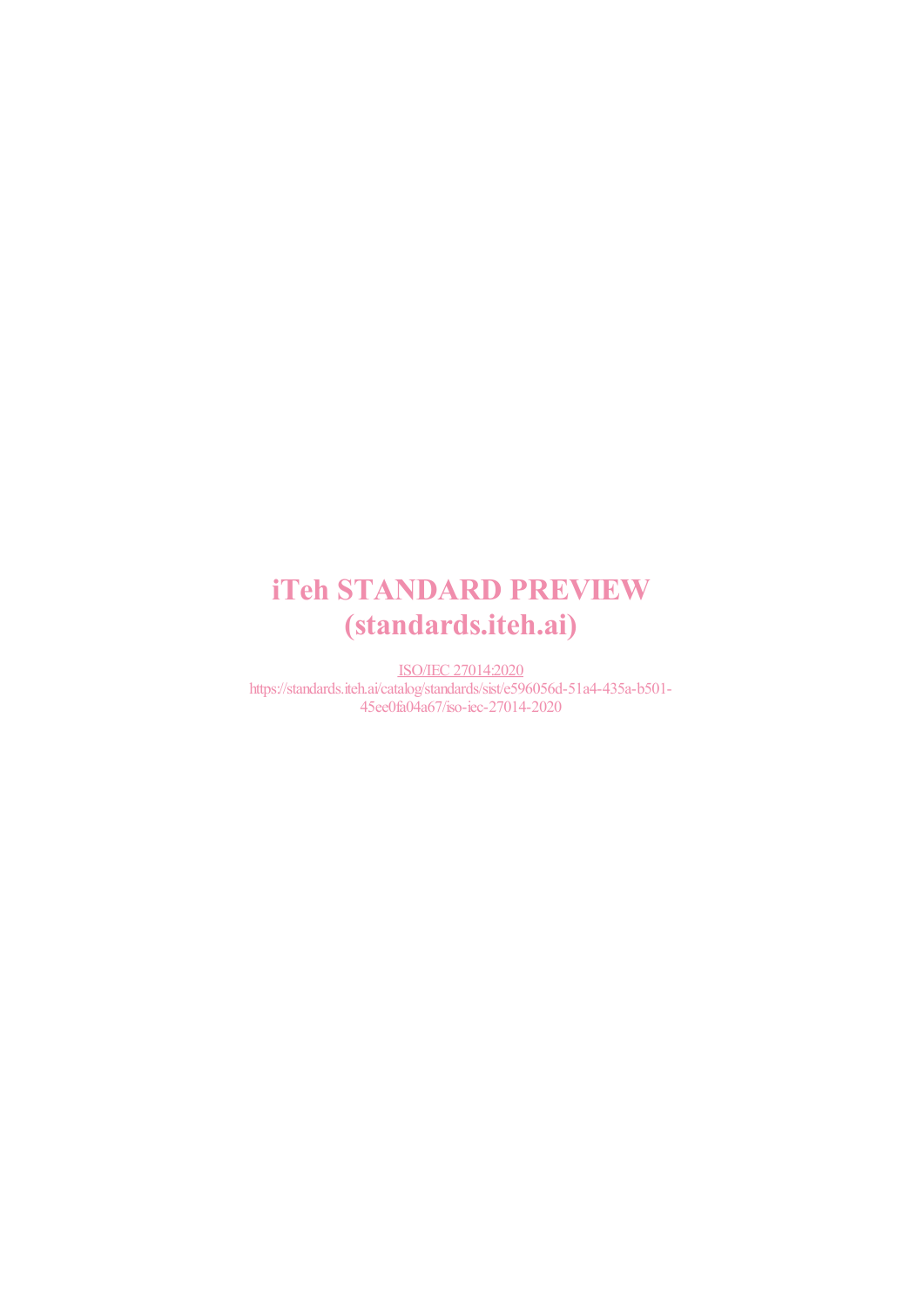## **Information security, cybersecurity and privacy protection — Governance of information security**

#### **1 Scope**

This document provides guidance on concepts, objectives and processes for the governance of information security, by which organizations can evaluate, direct, monitor and communicate the information security-related processes within the organization.

The intended audience for this document is:

- governing body and top management;
- those who are responsible for evaluating, directing and monitoring an information security management system (ISMS) based on ISO/IEC 27001;
- those responsible for information security management that takes place outside the scope of an ISMS based on ISO/IEC 27001, but within the scope of governance.

This document is applicable to all types and sizes of organizations.

All references to an ISMS if this document apply to an ISMS based on ISO/IEC 27001.

This document focuses on the **three types of ISMS organizations** given in <u>Annex B</u>. However, this document can also be used by other types of organizations.

**2 Normative references** *Aseofficialog/standards/sist/e596056d-51a4-435a-b501-*ISO/IEC 27014:2020 45ee0fa04a67/iso-iec-27014-2020

The following documents are referred to in the text in such a way that some or all of their content constitutes requirements of this document. For dated references, only the edition cited applies. For undated references, the latest edition of the referenced document (including any amendments) applies.

ISO/IEC 27000, *Information technology — Security techniques — Information security management systems — Overview and vocabulary*

#### **3 Terms and definitions**

For the purposes of this document, the terms and definitions given in ISO/IEC 27000 and the following apply.

ISO and IEC maintain terminological databases for use in standardization at the following addresses:

- ISO Online browsing platform: available at https://www.iso.org/obp
- IEC Electropedia: available at http://www.electropedia.org/

### **3.1**

### **entity**

organization and other bodies or parties

Note 1 to entry: An entity can be a group of companies, or a single company, or a non for profit company, or other. The entity has governance authority over the organization. The entity can be identical to the organization, for example in smaller companies.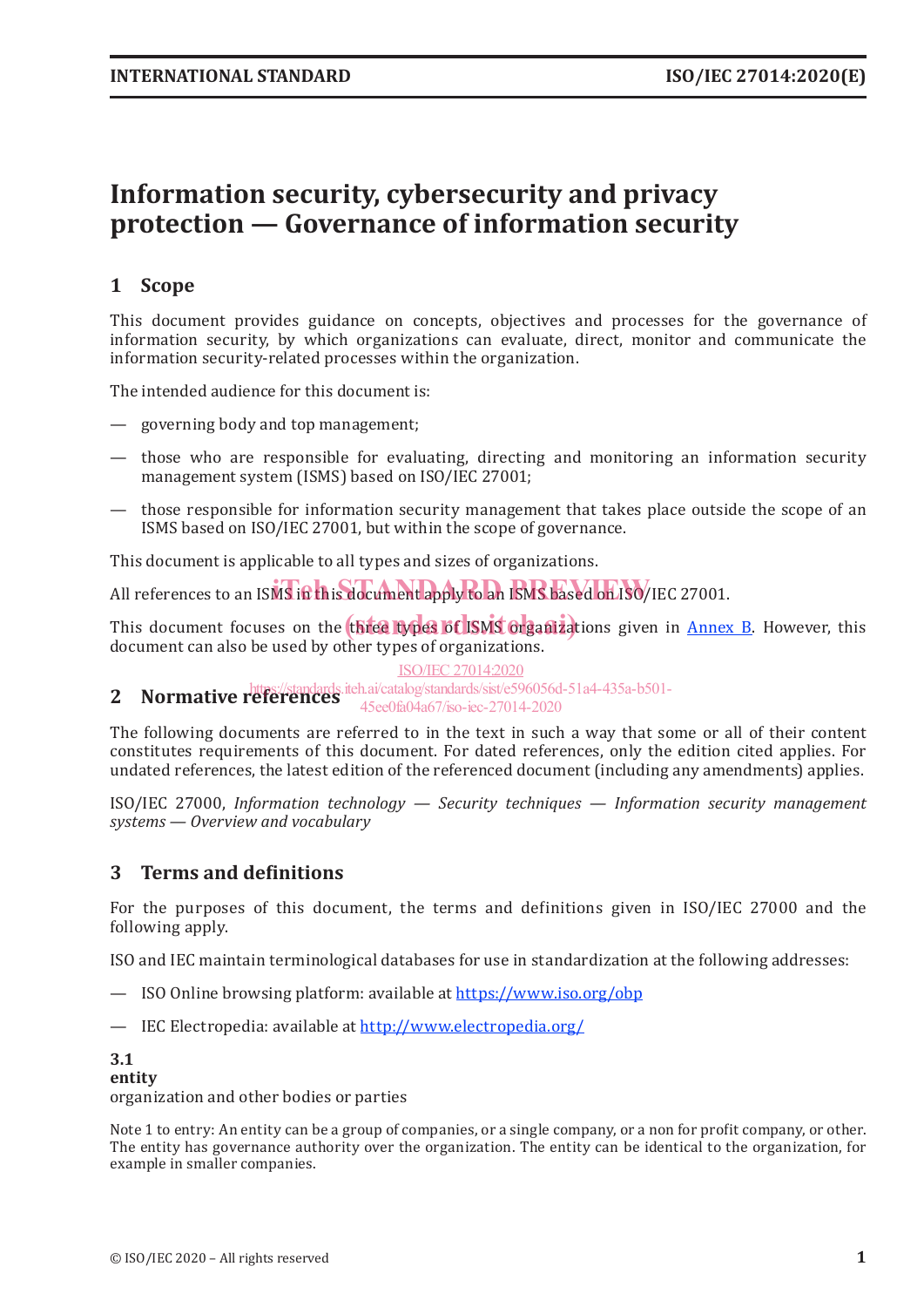#### **3.2**

#### **organization**

part of an *entity* (3.1) which runs and manages an ISMS

#### **3.3**

#### **governing body**

person or group of people who are accountable for the performance and conformance of the entity

[SOURCE: ISO/IEC 27000:2018, 3.24, modified — "organization" has been replaced by "entity"]

#### **3.4**

#### **top management**

person or group of people who directs and controls an organization at the highest level

Note 1 to entry: Top management has the power to delegate authority and provide resources within the organization.

Note 2 to entry: If the scope of the management system covers only part of an entity, then top management refers to those who direct and control that part of the entity. In this situation, top management are accountable to the governing body of the entity.

Note 3 to entry: Depending on the size and resources of the organization, top management can be the same as the governing body.

Note 4 to entry: Top management reports to the governing body.

Note 5 to entry: ISO/IEC 37001 also provides definitions for governing body and top management.

[SOURCE: ISO/IEC 27000:2018, 3.75, modified — In Note 2 to entry, the second sentence has been added [SOURCE: ISO/IEC 27000:2018, 3.75, modified — In Note 2 to entry, the second sentence has been added<br>and "organization" has been changed to "entity". Note 3 to entry has been replaced. Notes 4 and 5 to entry have been added.]

ISO/IEC 27014:2020 https://standards.iteh.ai/catalog/standards/sist/e596056d-51a4-435a-b501- 45ee0fa04a67/iso-iec-27014-2020

### **4 Abbreviated terms**

ISMS information security management system

IT information technology

#### **5 Use and structure of this document**

This document describes how information security governance operates within an ISMS based on ISO/IEC 27001, and how these activities can relate to other governance activities which operate outside the scope of an ISMS. It outlines four main processes of "evaluate", "direct", "monitor" and "communicate" in which an ISMS can be structured inside an organization, and suggests approaches for integrating information security governance into organizational governance activities in each of these processes. Finally, Annex A describes the relationships between organizational governance, governance of information technology and governance of information security.

The ISMS covers the whole of the organization, by definition (see ISO/IEC 27000). It can cover the whole entity or part of it. This is illustrated in Figure B.1.

#### **6 Governance and management standards**

#### **6.1 Overview**

Governance of information security is the means by which an organization's governing body provides overall direction and control of activities that affect the security of an organization's information. This direction and control focuses on circumstances where inadequate information security can adversely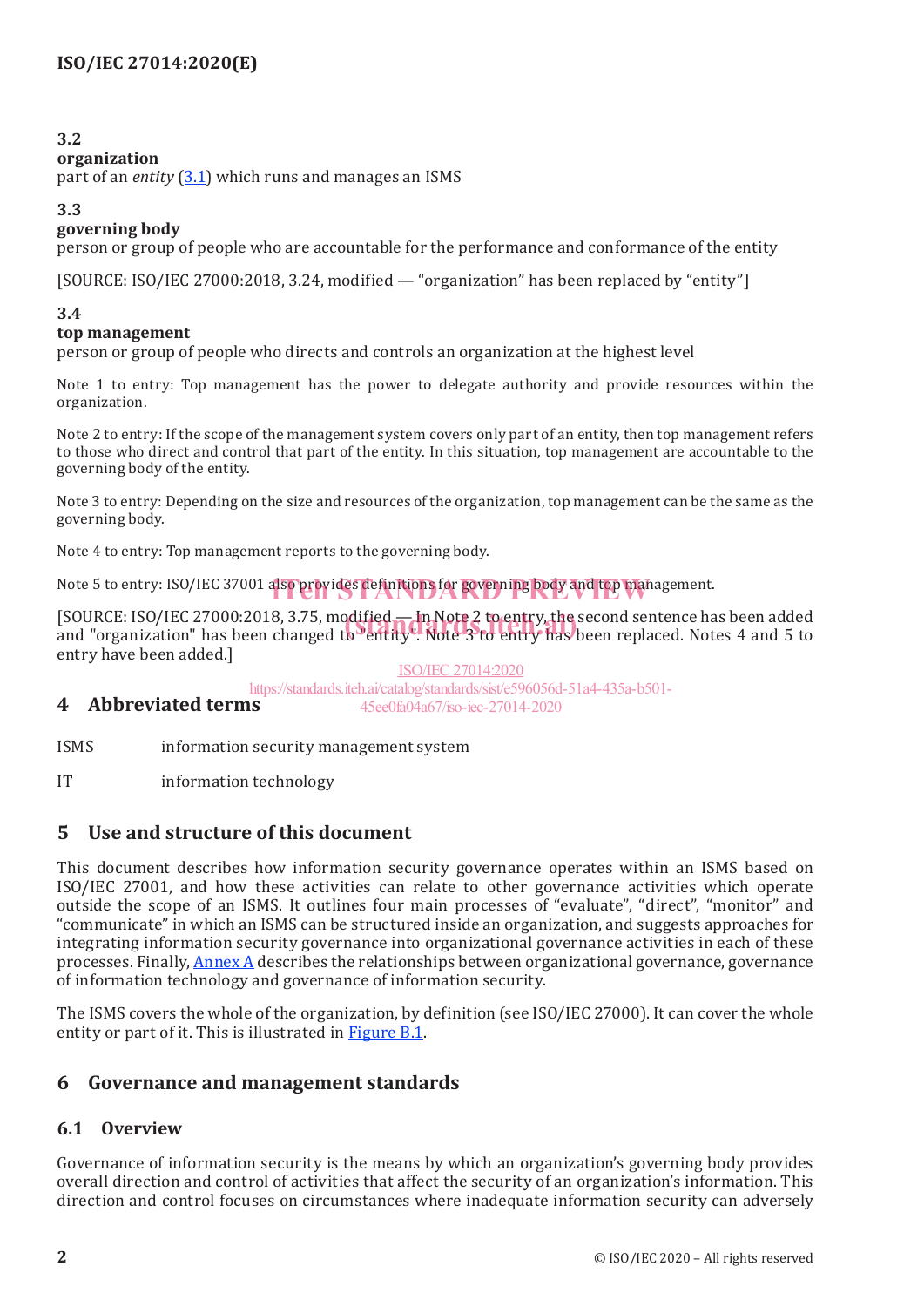affect the organization's ability to achieve its overall objectives. It is common for a governing body to realise its governance objectives by:

- providing direction by setting strategies and policies;
- monitoring the performance of the organization; and
- evaluating proposals and plans developed by managers.

Management of information security is associated with ensuring the achievement of the objectives of the organization described within the strategies and policies established by the governing body. This can include interacting with the governing body by:

- providing proposals and plans for consideration by the governing body; and
- providing information to the governing body concerning the performance of the organization.

Effective governance of information security requires both members of the governing body and managers to fulfil their respective roles in a consistent way.

#### **6.2 Governance activities within the scope of an ISMS**

ISO/IEC 27001 specifies the requirements for establishing, implementing, maintaining and continually improving an information security management system within the context of an organization. It also includes requirements for the assessment and treatment of information security risks tailored to the needs of the organization. **Channon STANDARD PREVIEW** 

ISO/IEC 27001 does not use the term "governance" but specifies a number of requirements which ISO/IEC 27001 does not use the term "governance" but specifies a number of requirements which<br>are governance activities. The following list provides examples of these activities. References to the organization and top management are, as previously noted, associated with the scope of an ISMS based on ISO/IEC 27001. ISO/IEC 27014:2020

- $-$  ISO/IEC 27001:2013, 4.1, requires the organization to identify what it is aiming to achieve its information security goals and objectives. These should be related to, and support, the overall goals and objectives of the entity. This relates to governance objectives 1, 3 and 4 stated in 7.2. https://standards.iteh.ai/catalog/standards/sist/e596056d-51a4-435a-b501-
- ISO/IEC27001:2013, 4.2, requires the organization to identify the interested parties that are relevant to its ISMS, and the requirements of those interested parties relevant to information security. This relates to governance objective 4 stated in 7.2.
- ISO/IEC 27001:2013, 4.3, requires the organization to define the boundaries and applicability of the ISMS to establish its scope by considering the external issues and internal issues, the requirements, and interfaces and dependencies. It is also specified that "the organization shall build the requirements and expectations of interested parties into its information security management system, as well as external and internal issues (such as laws, regulations and contracts)". This relates to governance objective 1 stated in 7.2.
- ISO/IEC27001:2013, Clause5, specifies that "the organization shall set policy, objectives and integrate information security into its processes (which can be considered to include governance processes)". It requires the organization to make suitable resources available and communicate the importance of information security management. Most importantly, it also states that "the organization shall direct and support persons to contribute to the effectiveness of the ISMS, and that other relevant management roles shall be supported in their areas of responsibility". ISO/IEC 27001:2013, Clause 5, contains instructions for setting policy, and assigning roles for information security management and reporting. This relates to governance objectives 1 and 3 stated in 7.2.
- ISO/IEC 27001:2013, Clause 6, considers the design of a risk management approach for the organization, specifying that "the organization shall identify risks and opportunities to be addressed to ensure that its ISMS is effective". It introduces the concept of risk owners, and puts their responsibilities into the context of the organization's activities to manage risk and approve risk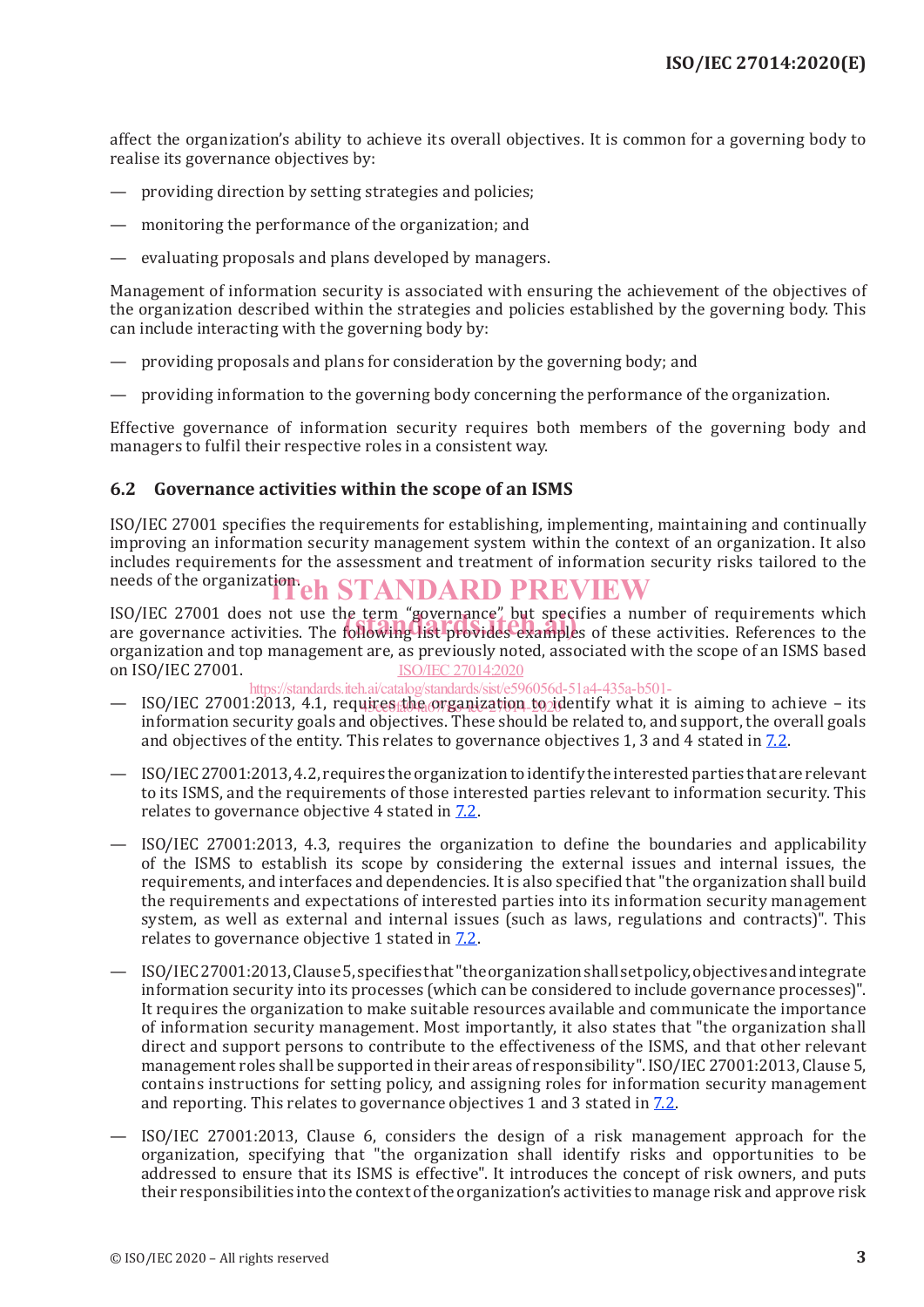treatment activities. It also requires the organization to establish information security objectives. This relates to governance objective 2 stated in  $7.2$ .

- ISO/IEC 27001:2013, Clause 7, specifies that "persons shall be competent in carrying out their information security obligations". It also provides a requirement for organizational communications. This relates to governance objective 5 stated in 7.2.
- ISO/IEC 27001:2013, Clause 8, requires the organization to plan, implement and control its ISMS, including outsourced arrangements. This relates to governance objectives 4 and 6 stated in 7.2.
- ISO/IEC 27001:2013, Clause 9, requires monitoring and reporting of all relevant aspects of the ISMS, internal audits, and top management and governing body review and decisions on the operational effectiveness of the ISMS, including any changes required. This relates to governance objective 6 stated in 7.2.
- ISO/IEC 27001:2013, Clause 10, specifies the identification and treatment of non-conformities, the requirement for identification of opportunities for continual improvement and acting on those opportunities. This relates to governance objective 4 stated in 7.2.

#### **6.3 Other related standards**

ISO/IEC 38500 provides guiding principles for members of governing bodies of organizations on the effective, efficient and acceptable use of information technology within their organizations. It also provides guidance to those advising, informing or assisting governing bodies in governance of IT.

# **6.4** Thread of governance within the organization PREVIEW

These threads are in exact correspondence to the organizational governance processes described in Clause 7. The last two items in the list are equivalents of their governance aspects in the context of information security: ISO/IEC 27014:2020

- https://standards.iteh.ai/catalog/standards/sist/e596056d-51a4-435a-b501-
- $-$  the alignment of the information security objectives with the business objectives;
- the management of information security risk in accordance with those information security objectives;
- the avoidance of conflicts of interest in the management of information security;
- preventing the organization's information technology from being used to harm other organizations.

#### **7 Entity governance and information security governance**

#### **7.1 Overview**

There are many areas of governance within an entity, including information security, information technology, health and safety, quality and finance. Each governance area is a component of the overall governance objectives of an entity, and thus should be aligned with the discipline of the entity. The scopes of governance models sometimes overlap. 7.2 and 7.3 describe objectives and processes involved in information security governance, which can apply to any area being governed.

An ISMS focuses on management of risks relating to information. It does not directly address subjects such as profitability, acquisition, use and realization of assets, or the efficiency of other processes, although it should support any organizational objectives on these subjects.